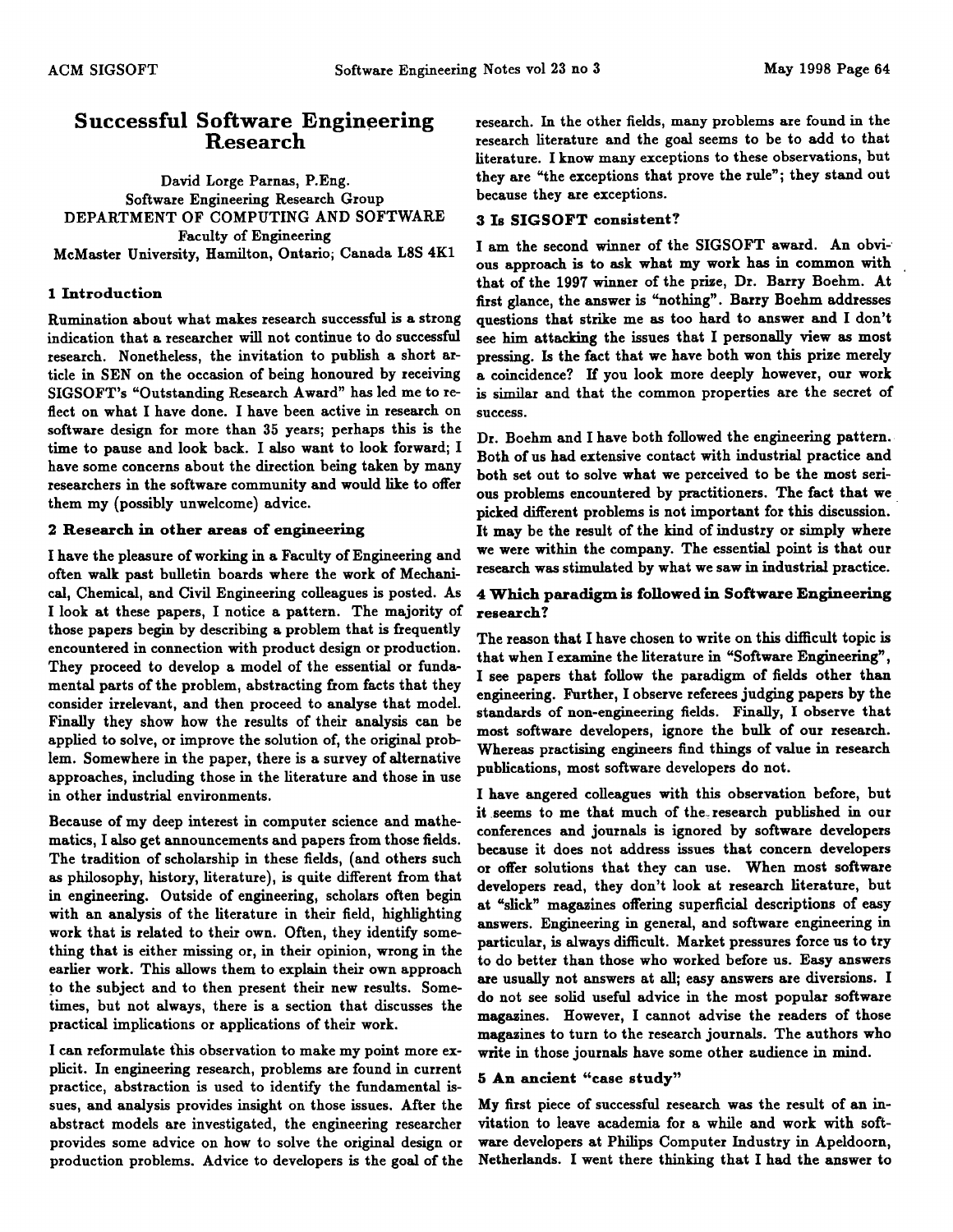software development problems. Fortunately for me, the people who shared my vision, and had invited me to Apeldoorn, had been reassigned to another location. I found myself in a room full of people who were neither missionaries nor researchers; they were developing software. As I watched their work, and tried to understand their discussions, I realised that my vision (which I later discovered was shared by several other researchers) was completely wrong. I was assuming things to be easy that were in fact impossible. The developers' major problems were problems that I had never considered, problems that none of my professors or colleagues thought worthy of discussion.

It was sitting at a lunch table, listening to a frustrated discussion about changing interfaces, that led me to start questioning the way that people throughout the industry were dividing software into work assignments, which they called modules. In the middle of a sandwich, I predicted that there would be severe problems because one of my colleagues was describing an interface by drawing a picture of a control block on a paper napkin; I told them not to discuss the data structure because it was very likely to change. They told management that I was trying to obstruct progress. Two holes were punched in the napkin and it was inserted in a binder with other design documentation.

When it was time to integrate the software components that were discussed during that lunch, it turned out that (1) they were incompatible, and (2) they were very hard to change. Several important deadlines were missed because the picture on the napkin was no longer valid, but many people had based their program design on that interface description.

I had been among these intelligent, hard-working people long enough to understand their need for interface descriptions that were complete and precise. However, having the perspective that sometimes comes from being only a visitor, I saw something more. I realised that they should be using interfaces that were simpler, and less likely to change, than the data structures that were used to pass data from one program to another. I began to realise that only a different decomposition would allow stable interfaces. It was from this experience that the principle now known as "information hiding" evolved.

When I returned to my university position, I began informal (not controlled) experimentation to see if my idea could work in practice. Four widely cited papers [5,6,7,8] were the immediate result; the term "information hiding" which I coined to try to explain how my structure was derived, has since appeared in many software engineering textbooks.

#### 6 Lessons learned

I see two important points in this anecdote. First, I would never have realised the nature of the problem, unless I had been working on that project, reviewing development documents, and sitting at that lunch table. Second, I chose **not**  to respond to the immediate needs of the developers. They thought that their problem was simply that they did not know how to document the interfaces; their pictures described the

format, but not the meaning of the data. Moreover, drawing those pictures took lots of time. They never questioned the need to draw and distribute the pictures; they never questioned organising the software so that the pictures had to be used to communicate between programmers. Everyone did it that way!

I have known researchers who, in similar situations, wrote programs that would draw pretty pictures of control blocks. Such a tool would have provided symptomatic relief, would have been welcomed by the developers; it would have been publishable research. However, the pictures did not describe the semantics of the control blocks, and they did not reduce either the impact of interface changes or make interface changes less likely. Further, if they wanted such a tool, the developers could have built it; there was nothing that required research training or the time to think enjoyed by most researchers.

I believe that the role of the successful engineering researcher is to understand developers' problems, but to use the luxury of not having to meet short-term deadlines, to look for the underlying causes and fundamental cures rather than immediate, symptomatic, relief. Developers, who must meet pressing market driven deadlines, do not have the time to look for long-term solutions. That is the researcher's job.

## 7 Some historical perspective

Younger researchers, who have heard about information hiding or abstraction since they were first introduced to programming, may not appreciate how novel the ideas were at the time. When I discussed the problem of software decomposition with my academic colleagues, they were not at all interested. One, whose work has had incredible impact over the years, told my department head that there was no substance in the problem of modularisation and suggested that I be fired. Another, a very senior person in Artificial Intelligence, claimed that the problem of software development was easy, would soon be solved, and was not worthy of academic research.

In his classic, still popular, and still important, book, "The Mythical Man Month"<sup>1</sup>, Fred Brooks referred to my proposal as "a recipe for disaster".

When I first submitted [7] (with the title, "A New Criteria For Dividing Systems Into Modules"), it was rejected with a one line review that said, "Obviously Parnas doesn't know what he's talking about because nobody does it that way." I got the paper accepted without substantive change by pointing out that since my paper claimed that the method was new, it should not be rejected because nobody did it. Approximately ten years later, a textbook mentioned the same paper and said, "but Parnas only wrote down what all good programmers were doing anyway". If I believe both of these observers, I can conclude that the set of good programmers was empty.

In fact, neither observation was true. I found my idea by com-

<sup>&</sup>lt;sup>1</sup> The 20th anniversary edition of the book, now recognises this remark is incorrect.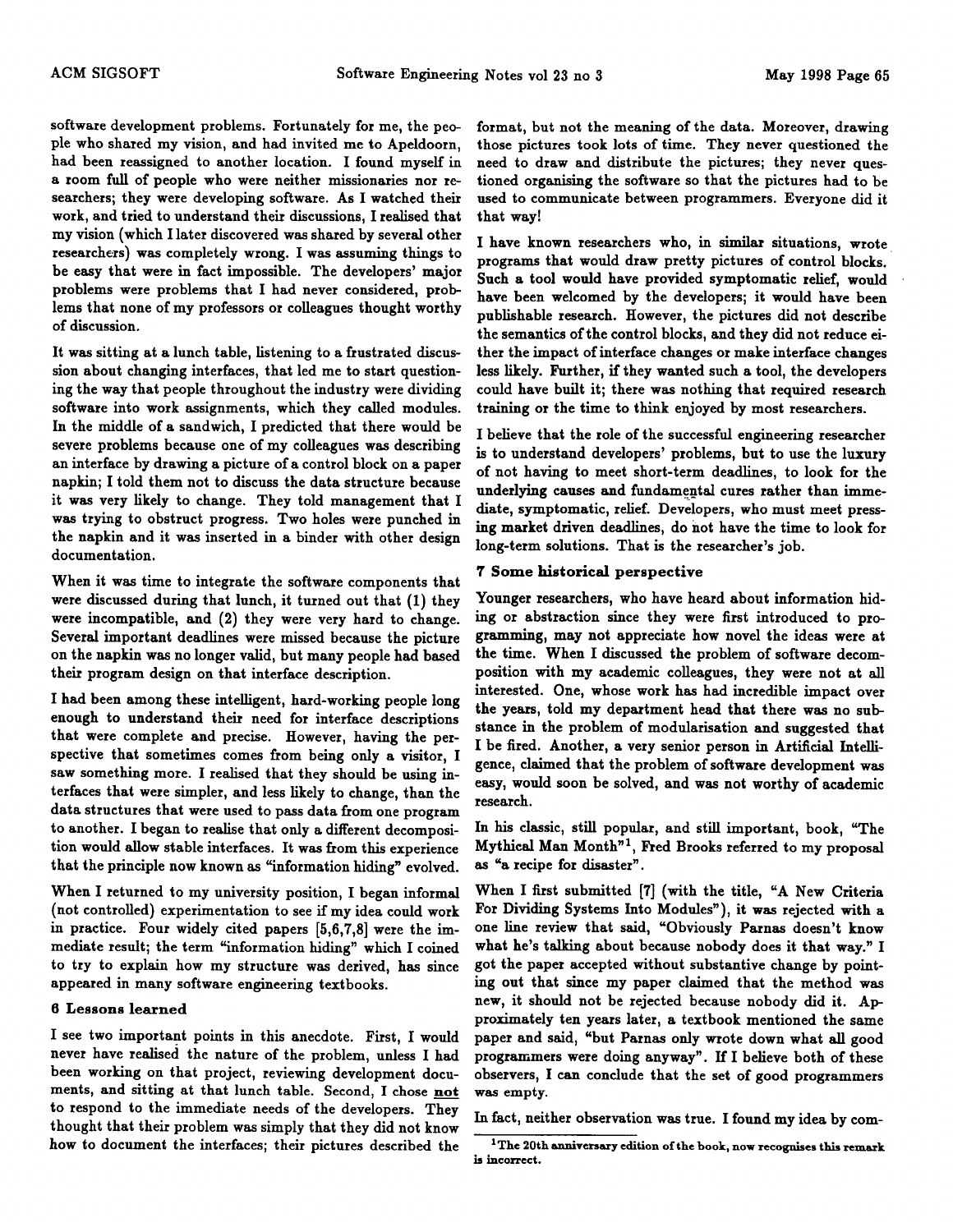paring the few systems that did not have interface problems, with many that did. I rejected empty phrases, like "beautiful", "clean", and "elegant", which had been used to describe the better systems, and looked for a criteria that explained to engineers (who are widely believed to have no appreciation of beauty) what had to be done. In those days, the idea of hiding information was considered subversive. The company that I worked with thought that the solution to software problems lay in standaxdising documentation in order to make all design information accessible to everyone. My insight was obtained by a very unacademic type of research - reading a lot of code and reflecting on what was happening. Today, the idea seems so obvious that I am uncomfortable talking about it, but if I read more code, I see that it is still worth teaching. Even in programs that use the latest languages and are described as "object oriented", I find a failure to use abstractions or hide information.

#### 8 Open problems for researchers

My 1972 papers left lots of questions open for other researchers, but very few people followed them up. Simple minded approaches to information hiding, and simple-minded implementations of information-hiding modules, lead to very inefficient programs and made the ideas, though logical, seem impractical. Research was needed on how to design interfaces, how to implement intermodule communication, etc. I had raised the problem of decomposition into modules, but there was, and is, a need for work on composing systems from separately developed "information hiding" modules. Implementation methods that work well for modules that do not abstract from information, do not usually work well with information hiding modules.

Research was also needed on how to apply the idea to systems with many independently changeable design decisions. My case study had only 5. Many methods work well when there are 5 components but not when there are 50 or 500. Although the idea of information hiding was quickly accepted by researchers, it was not being applied by the majority of software developers. If it had been widely applied, we would not have the "year 2000" problem today. In other words, all that researchers had to do was study why information hiding was not being used and they would have found lots of interesting and challenging problems worth investigating. In fact, most academic and industry researchers simply assumed that the issue was solved and returned to other issues (e.g. developing more new languages).

#### 9 Who is studying inspection methods?

Anyone who takes a close look would reallse that software inspection is a major problem in many development environments. The industry badly needs methods that will help inspectors to proceed systematically, carefully considering all cases in a way that provides confidence that nothing has been overlooked. There have been influential publications on inspection beginning with [2], followed up by [3] and, more recently, a book [4]. However, note that this work does not come from academic researchers but from practitioner/consultants.

More important, these pragmatic publications focus on the management/organisational aspects of inspections, and take no advantage at all of the vast body of research literature on mathematical methods of verification. I first became aware of the difficulty in inspecting documents and code when attempting to apply design methods to an avionics system and we offered some useful advice in [10]. However, I became more aware of the importance of this problem, and the continuing dearth of research literature about it, when asked to work on inspecting a safety-critical system [13]. Driven by an immediate need, we developed an improved method (described in [12]), but there is still a tremendous need for improved methods and for tools and I see very little academic interest in this problem. I have seen a few other papers on the topic but noted little substance beyond that in those cited. Mathematically supported inspection should be far easier than automated verification, and of immediate value, but it has not attracted the attention of mathematically oriented researchers.

## 10 Who is taking a serious look at documentation?

My current area of study is another example of a sadly neglected topic. About a decade ago, a series of informal conversations with software developers led me to realise just how much time and money is lost because of the poor quality of software maintenance documentation. Ask your favourite software developer why a mistake was made and you are very likely to be told that the documentation was unclear, incomplete, inconsistent, or inaccurate. Programs are very precise and sensitive to minor changes. Complete documents must include a lot of detail and cover many different cases. Even program descriptions that describe what programs do, not how they do it, will be bulky and must be organised in such a way that (a) the information that you need is easy to find and (b) gaps and inaccuracies can be detected. Finding ways to write precise program documentation that is organised for information retrieval is a tremendously fertile field with many concrete problems for software engineering researchers who want their work to have impact on software developers. That field is not being ploughed by very many. In fact, the problem is not even accepted as "real research" by the people who are best qualified to solve it.

My engineering education has shown me how mathematics plays an essential role in the documentation of engineering products. My associates and I have carefully studied much of the "formal methods" literature and concluded that what those papers offer is not a solution to the software documentation problem. The examples that I have studied obviously represent a great deal of careful, often creative, thought. The specifications were certainly difficult to write, but they will be even harder to read. In most approaches, the reader is expected to derive the behaviour from a subtle set of axioms that may interact in surprising ways. In engineering mathematics, the documentation of behaviour is described by formulae, which the reader can evaluate simply by plugging in the values for the case that interests them. The "engineering approach" and the "formal methods" approach are equally mathematical, but they require a very different kind of rea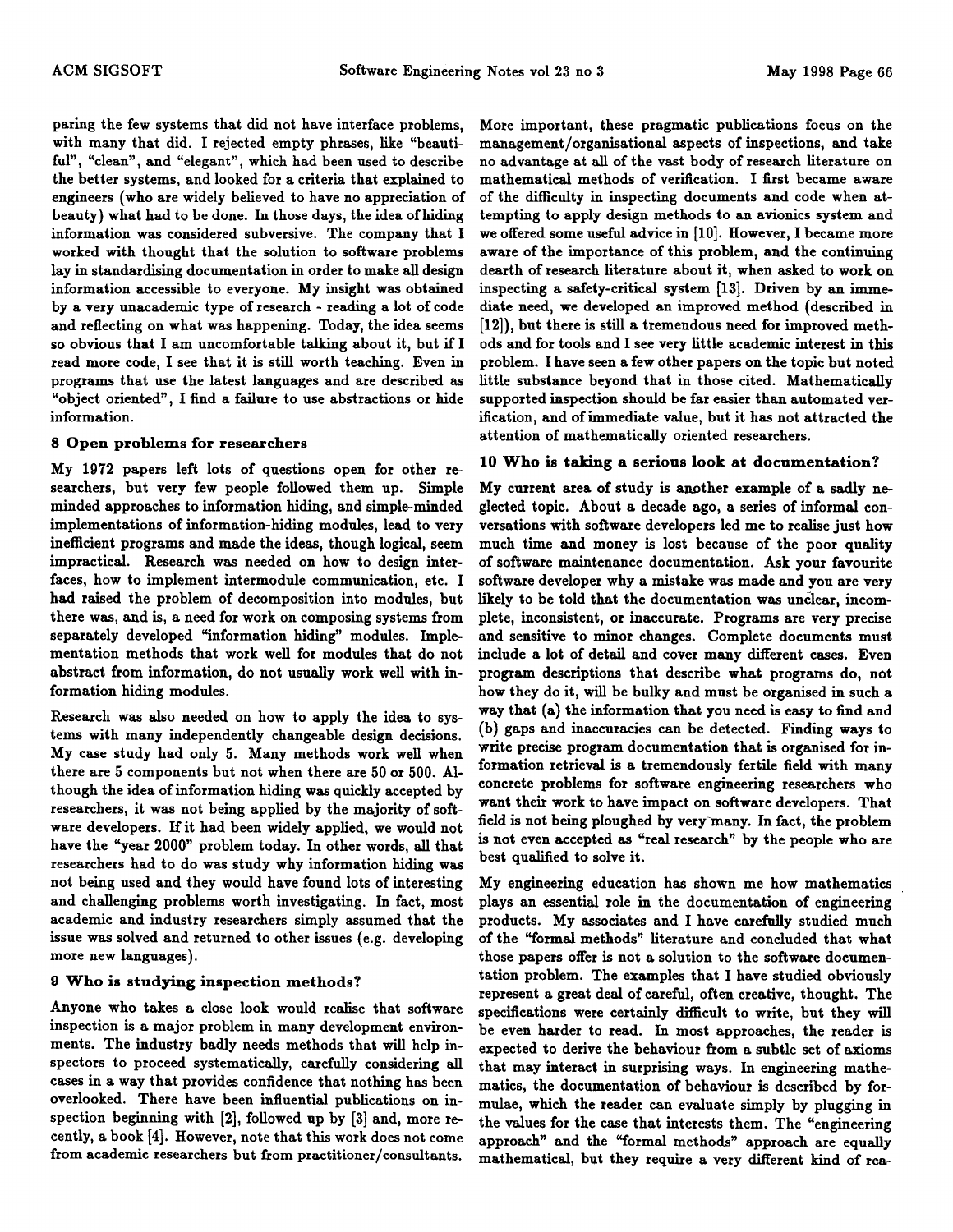soning when you use the mathematics to find out what a program will do.

Because we have used mathematical notation, and many researchers appear not to have thought about the practical aspects of program documentation, I have found reviewers judging our work as if it were work on denotational semantics. They are always disappointed because they find no new mathematics. In fact, we are pleased to have been able to apply the simplest of mathematical models. The fact that we have new things to say on how to represent and organise mathematical information is not important to many reseatchers because they have never watched a software developer try to answer specific questions about the code. More important, the broad field of software documentation includes many small and solvable research problems that are not being pursued by those who have the necessary mathematical background. In the meantime, the popular literature continues to suggest that software developers can be "engineers" without knowing or using mathematics. My colleagues and I have published on this topic [11, 14] but those papers represent early work and there are many research problems that must be solved before the methods become suitable for everyday use.

## **<sup>11</sup>**Conclusions

I am repeatedly amazed at how unaware many software engineering researchers seem to be of the differences between what is recorded in research literature and textbooks and what is actually happening. I am also amazed at how frequently people respond to academic papers without trying to understand the "real" problems or asking how current systems solve those problems.

I conclude with advice to Software Engineering researchers:

- Keep aware of what is actually happening by reading industrial programs.
- Try to apply your ideas to programs that were written for some other purpose, not to programs that you made up to illustrate your ideas.
- Don't attack the symptoms, but keep looking for the causes. The developers can, and will, attack the symptoms at least as well as we can.
- Keep asking why people aren't using our ideas and don't take "stupidity" or "ignorance" as an answer. You cannot eliminate stupidity and you can do little to correct ignorance, but if there is a weakness in existing research results, you have found a solid research problem.
- Be wary of fads.. During my career I have seen many topics become very populat and then disappear. Who today is seriously interested in Algol-68, PL/I or Ada? However it hasn't been long since the research literature was filled with papers on those topics. Research topics are particularly likely to be fads in a field where each new paper is a response to a previous paper rather than to a fundamental problem. Always look for the fundamental problem and

don't jump on bandwagons. Papers about yesterday's fads are forgotten.

Be wary of vaguely defined buzzwords. A "buzzword" is a word that everyone knows but few people can define. "Buzzword" is a buzzword. Much of today's literature is a debate about the meaning of words that is a disguised as a debate about how to design software. For example, most of the debates that I see about the strengths and weakness of various Object Oriented (O-O) approaches boil down to differences of opinion about what O-O means. Pointing out buzzword problems is another service that reseatchers can provide [9].

The secret to successful reseatch is picking the right problem. I have known many people who were better at solving problems than I am, but, I have been honoured by SIGSOFT's award because I found my research problems by working with developers.

#### **References**

[1] Brooks Frederick P. Jr., "The *Mythical Man-Month: Essays on Software Engineering",* Addison-Wesley Publishing Co. 1975, Frederick P. Brooks Jz., ISBN 0-201-00650-2.

[2] Fagin M.E., "Design and Code Inspections to Reduce Errors in Program Development", *IBM Systems Journal,* No. 3. 1976 pp. 184-211

[3] Fagin M.E., "Advances in Software Inspections", *IEEE Trans. Software Engineering,* July 1986 pp. 744-751

[4] Gilb, Tom *"Software Inspection",* Addison Wesley, 1993

[5] Patnas, D.L. "Information Distributions Aspects of Design Methodology", *Proceedings of IFIP Congress 1971,* pp. 26-30, 1972

[6] Patnas, D.L. "A Technique for Software Module Specification With Examples", *Communications of the ACM,* Vol. 15, No. 5, pp. 330-336, May 1972

[7] Patnas, D.L. "On the Criteria To Be Used in Decomposing Systems Into Modules" *Communications of the ACM,* Vol. 15, No. 12, pp. 1053-1058, December, 1972.

[8] Patnas, D.L., "Some Conclusions from an Experiment in Software Engineering Techniques", Proceedings of the 1972 *FJCC,* 41, Part I, pp. 325-330.

[9] Patnas, D.L., "On a 'Buzzword': Hierarchical Structure", *IFIP Congress* '74, North Holland Publishing Company, 1974, pp. 336-339.

[10] Parnas, D. L., Weiss, D. M., "Active Design Reviews: Principles and Practices", *Proceedings of the 8th International Conference on Software Engineering,* London, August 1985. Also in Journal of Systems and Software, December 1987.

[11] Paxnas, D. L., Madey, J., Igiewski, M., "Precise Documentation of Well-Structured Programs", *IEEE Transactions on Software Engineering,* Vol. 20, No. 12, December 1994, pp. 948 **-** 976.